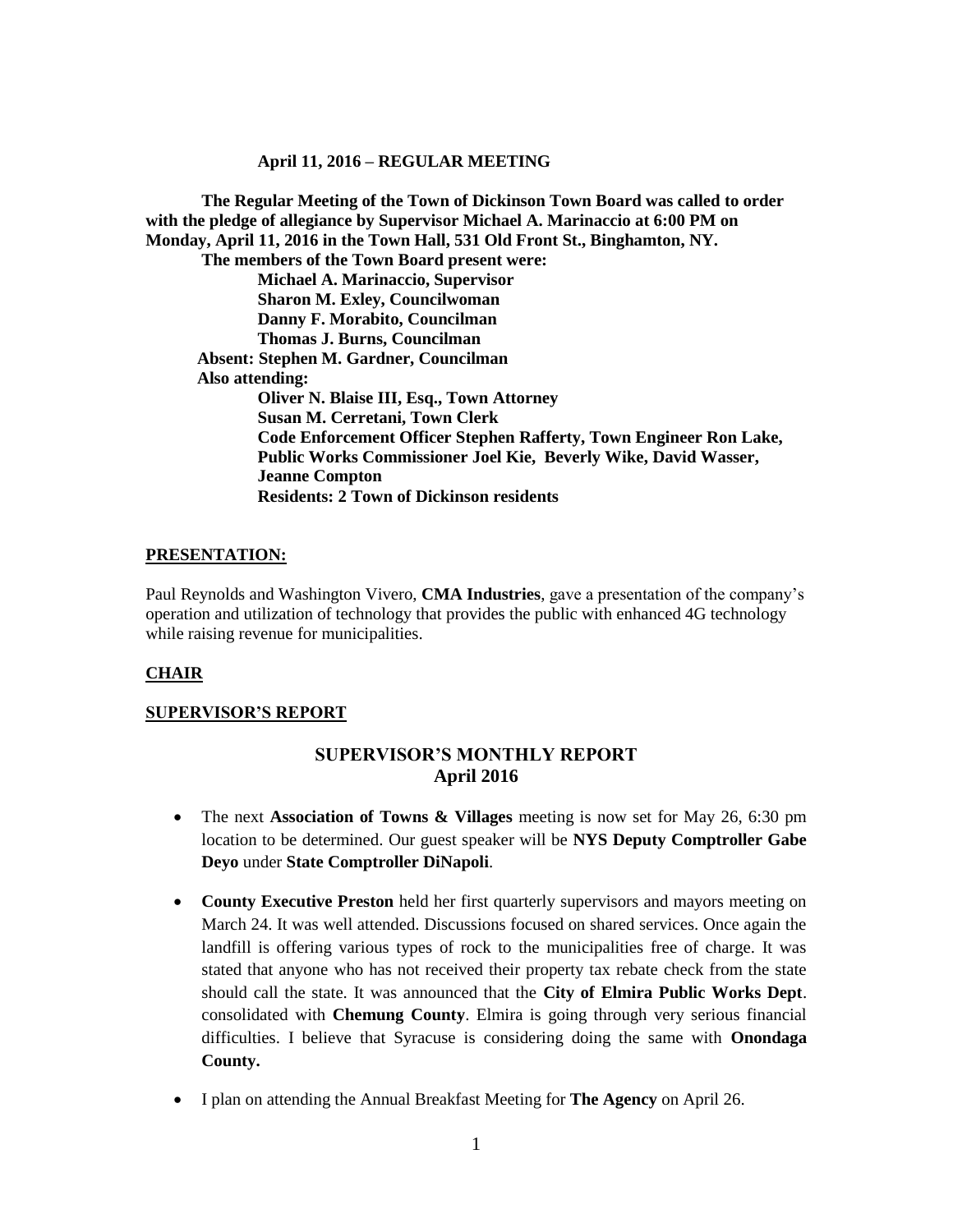# **SUPERVISOR'S REPORT CONTINUED:**

- I wrote a Testimonial letter on behalf of our **NYS Dept. of Transportation** for the high level of outreach and opportunities to provide feedback for the design and successful construction of the **Prospect Mountain** Phase 1 Project.
- We recently received a notice from Matt Coleman, Track Supervisor for **Norfolk Southern Railroad** that in about 2 months, they will need to close the road down that leads to the railroad crossing in order to make repairs. This should take about 1 week.
- We had our first **2016 Color Run** meeting on Tuesday, April 5. It looks like this will be another very successful event with the anticipation of around 5500 people participating. The event will take place at the **SUNY-Broome** campus on Saturday, May 7, starting at around 9 am. This year's theme is Tropi-Color. The NYS Application for Permit has been submitted by me.

# **Code Violations:**

- 707 Old Front St., Property Maintenance Code Violation, back of property unkempt, several bins scattered around property, tractors openly stored.
- 54 Sunrise Dr., Property Maintenance Code violation, various garbage items in front yard

# **Dog Control Report**

I have received the March, 2016 Dog Control report for both the Village and the Town. In the Village, 2 stray dogs running lose, person running with pit bull without a leash in village park. In the Town, dog defecating in someone's yard, dog running lose in Bevier St. area, 4 past due dog licenses, verbal warning was issued.

# **NYSEG Warning Letter:**

No letters issued

# **PUBLIC COMMENTS**

Supervisor Marinaccio opened the meeting to public comments. Hearing none, the comment period was closed.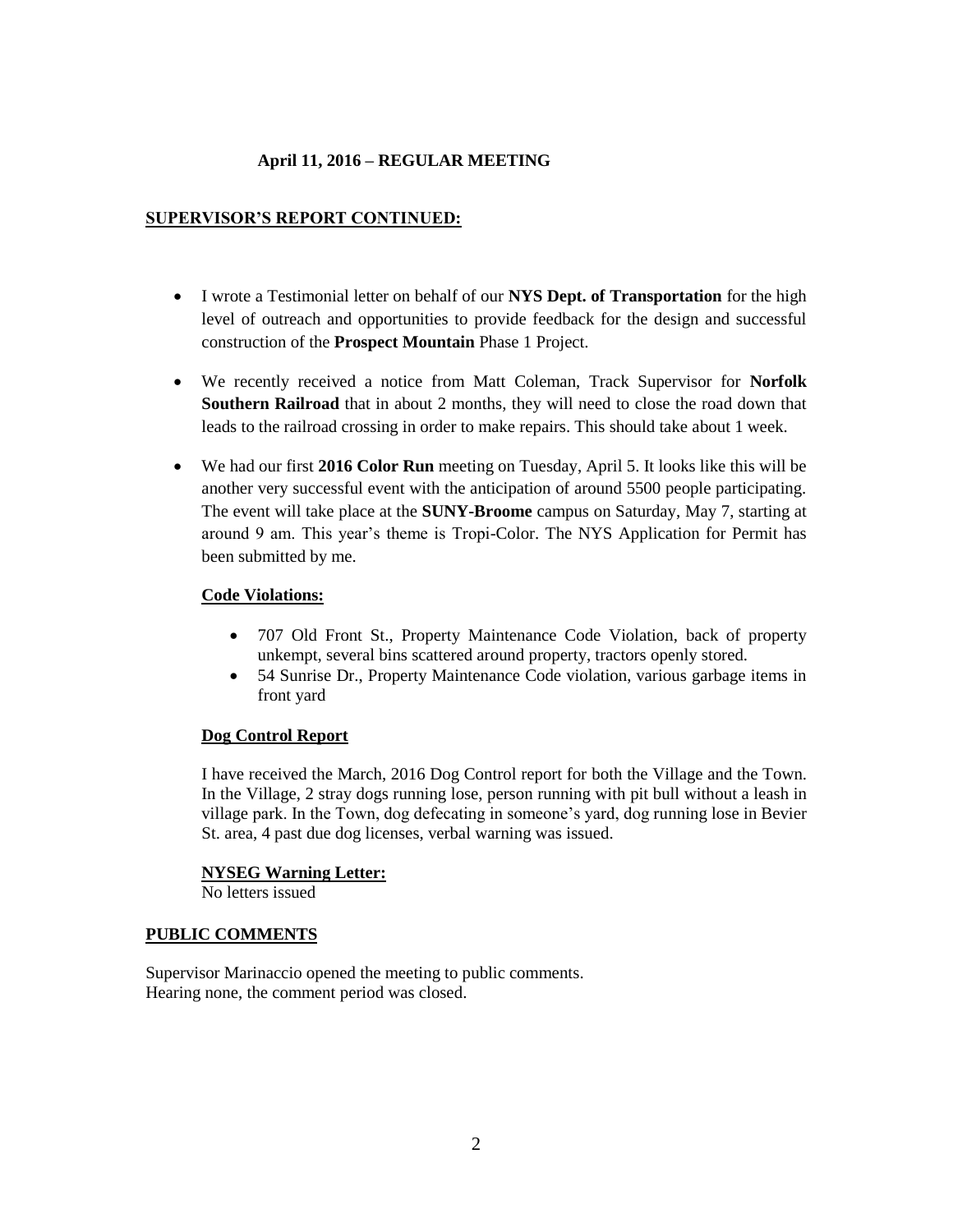# **COMMITTEE REPORTS**

### **PUBLIC WORKS**

o Nothing at this time.

# **FINANCE**

### o **SUPERVISOR MONTHLY REPORT**

Councilman Morabito made a motion to accept the **December** monthly report seconded by Councilman Burns. All in favor.

### o **TOWN CLERK MONTHLY FINANCIAL REPORT**

Councilman Morabito made a motion to accept the **March Monthly Financial Report** for the **Town Clerk in the amount of \$1,299.99.** On a motion by Councilman Morabito seconded by Councilwoman Exley. All in favor.

**Town Clerk's Report March 2016 in the amount of \$1,299.99: NYSDOH \$22.50 NYS Ag & Markets spay/Neuter program \$53.00 Supervisor Town of Dickinson** 

# o **TOWN COURT MONTHLY FINANCIAL REPORT**

Councilman Morabito made a motion to accept the Financial Report for the **Town of Dickinson Court** for the month of **March** in the amount of **\$46,049.00**. On motion of Councilman Morabito and seconded by Councilman Burns. All in favor.

# **ABSTRACTS FOR APPROVAL**

On Motion from Councilman Morabito, seconded by Councilman Burns to approve **abstract # 4**, dated **April 11, 2016** in the amount of **\$281,996.77.** Vote Ayes- 4, Nays-0, Absent-1.

Supervisor Marinaccio voting Aye Councilman Gardner voting Absent Councilwoman Exley voting Aye Councilman Morabito voting Aye Councilman Burns Aye

Unanimously passed and noted as duly adopted.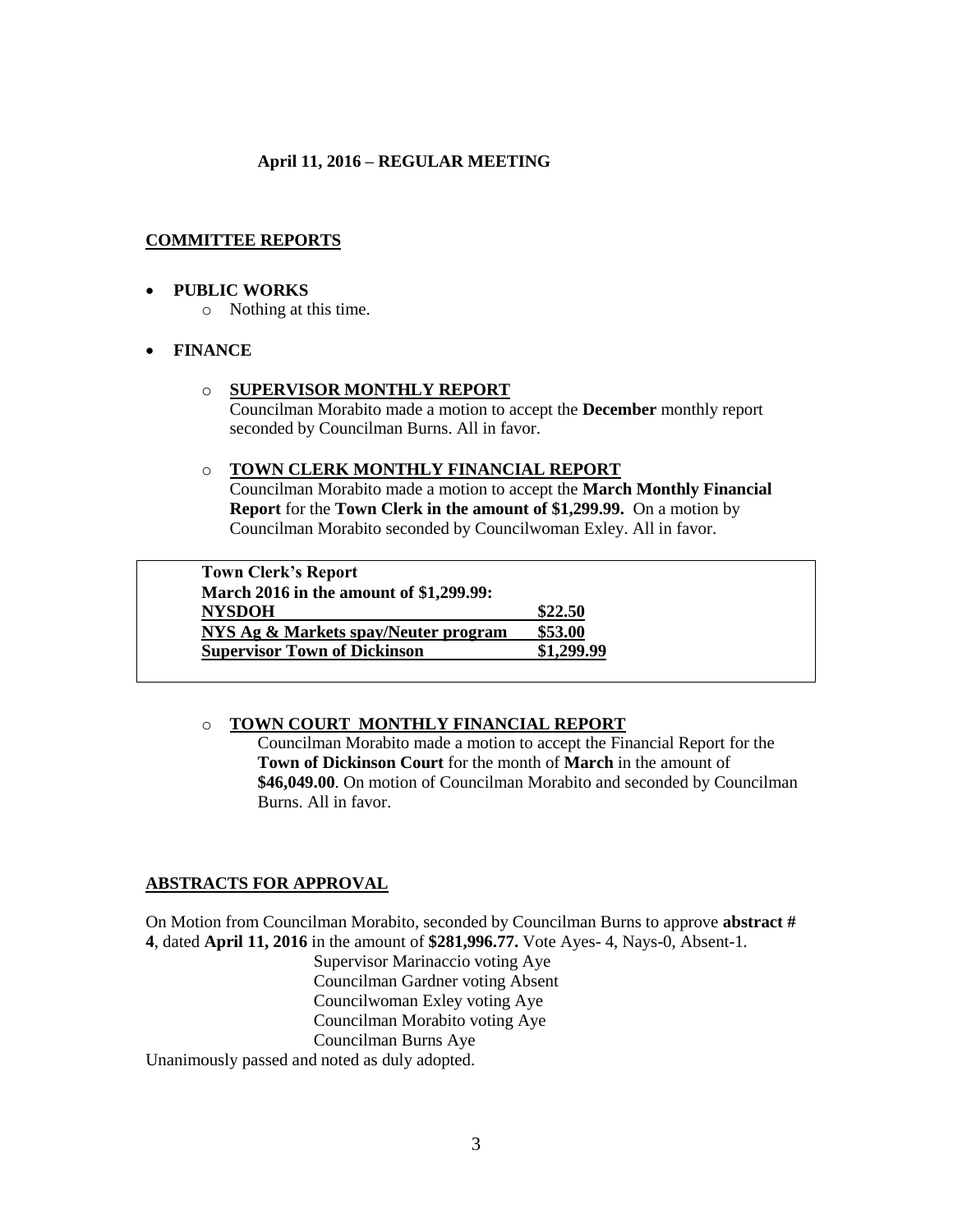**Abstract Summary of Audited Vouchers for Funds respectively in the amount(s) of \$281,996.77.** 

**Voucher #4 for April 2016 year in the amount of \$281,996.77:** 

| <b>General Fund</b>                          | \$56,187.61  |
|----------------------------------------------|--------------|
| <b>Part Town</b>                             | \$0.00       |
| <b>Highway</b>                               | \$22,292.14  |
| <b>Fire districts</b>                        | \$29,146.00  |
| <b>Light Districts</b>                       | \$6042.33    |
| <b>Refuse &amp; Garbage</b>                  | \$0.00       |
| <b>Sewer Operating Dist.</b>                 | \$147,709.01 |
| <b>Water Operating Dist.</b>                 | \$20,619.68  |
| <b>Water Debt-Water Line/Replace/Repairs</b> | \$0.00       |

### **PERSONNEL**

o Nothing to report at this time.

### **PLANNING**

 $\circ$  David Wasser stated that the planning board will be meeting on April 25<sup>th</sup>. Work continues on the Comprehensive Plan.

### **APPROVAL OF MINUTES**

On a motion by Councilwoman Exley seconded by Councilman Burns to approve the **Work Session March 7, 2016 and Regular Meeting Minutes of March 14, 2016**. All in favor. Vote-4 Ayes, Nays-0, Absent-1.

### **CHAIR**

#### **NEWSLETTER**

Supervisor Marinaccio noted that the 2016 Newsletter was mailed. The Supervisor has received positive feedback.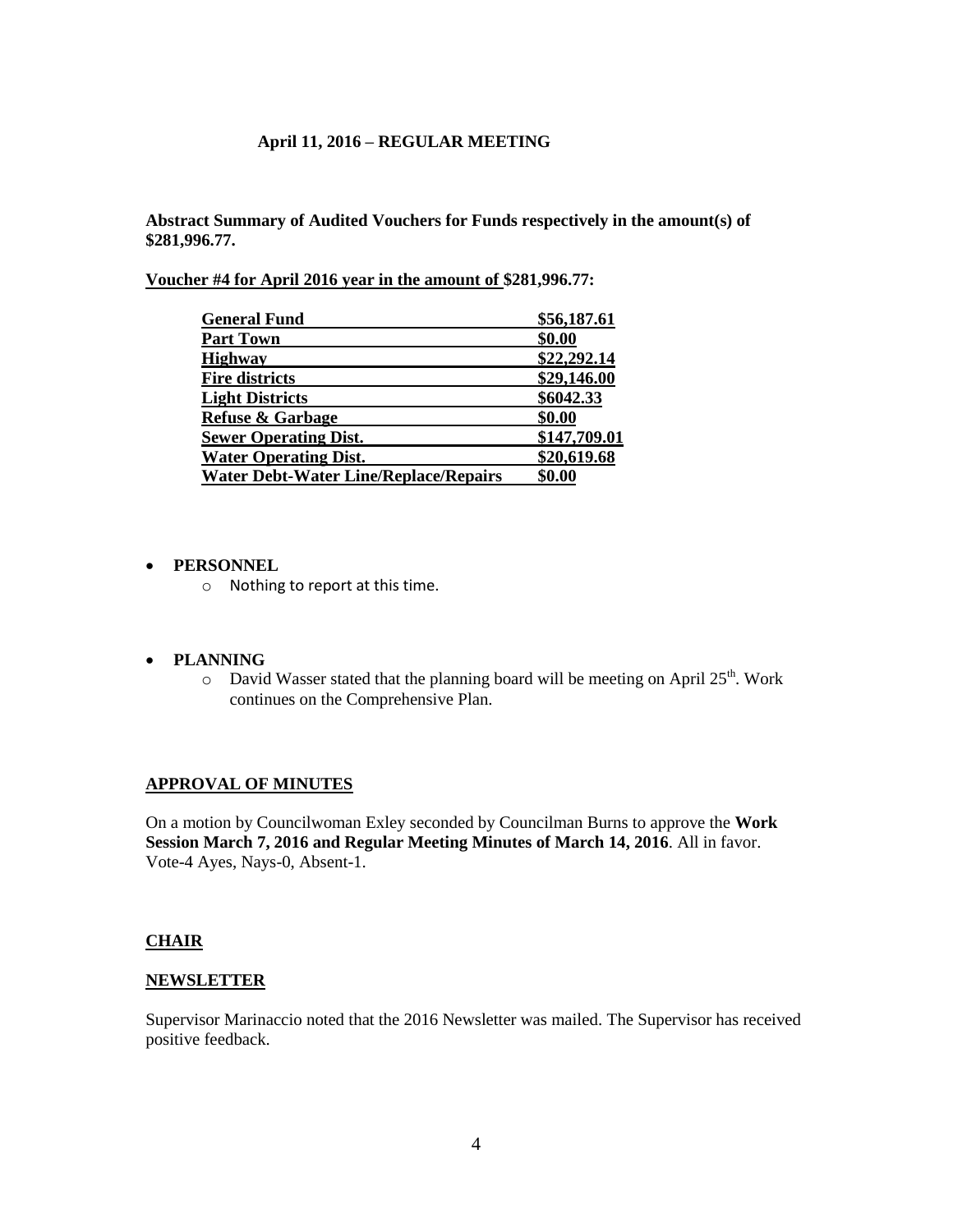#### **ATTORNEY**

# **RESOLUTION 2016-18**

The following Resolution was offered by Councilman Morabito, who moved its adoption, seconded by Councilwoman Exley to wit:

BE IT RESOLVED, by the Town Board of the Town of Dickinson, Broome County, New York as follows:

# **RESOLUTION: AUTHORIZING THE DISCONTINUANCE OF THE ISSUANCE OF HUNTING AND FISHING LICENSE SALES AT THE TOWN OF DICKINSON CLERK'S OFFICE.**

The question of adoption of the foregoing Resolution was duly put to a vote on roll call which resulted as follows: All in favor. Vote Ayes – 4, Nays – 0, Absent-1.

> Supervisor Marinaccio voting Aye Councilman Gardner voting Absent Councilwoman Exley voting Aye Councilman Morabito voting Aye Councilman Burns Aye

All in favor.

The resolution will be forwarded on to Department of Environmental Conservation along with an opt-out letter from the town clerk.

#### **RESOLUTION 2016-19**

The following Resolution was offered by Councilwoman Exley, who moved its adoption, seconded by Councilman Morabito to wit:

BE IT RESOLVED, by the Town Board of the Town of Dickinson, Broome County, New York as follows:

# **RESOLUTION: DESIGNATING MAY 21, 2016 AS MUNICIPAL CLEANUP DAY FOR THE TOWN OF DICKINSON.**

The question of adoption of the foregoing Resolution was duly put to a vote on roll call which resulted as follows: All in favor. Vote  $Ayes - 4$ , Nays – 0, Absent-1.

> Supervisor Marinaccio voting Aye Councilman Gardner voting Absent Councilwoman Exley voting Aye Councilman Morabito voting Aye Councilman Burns Aye

All in favor. Resolution on file in the Clerk's Office. A copy of the resolution will be forwarded to Broome County.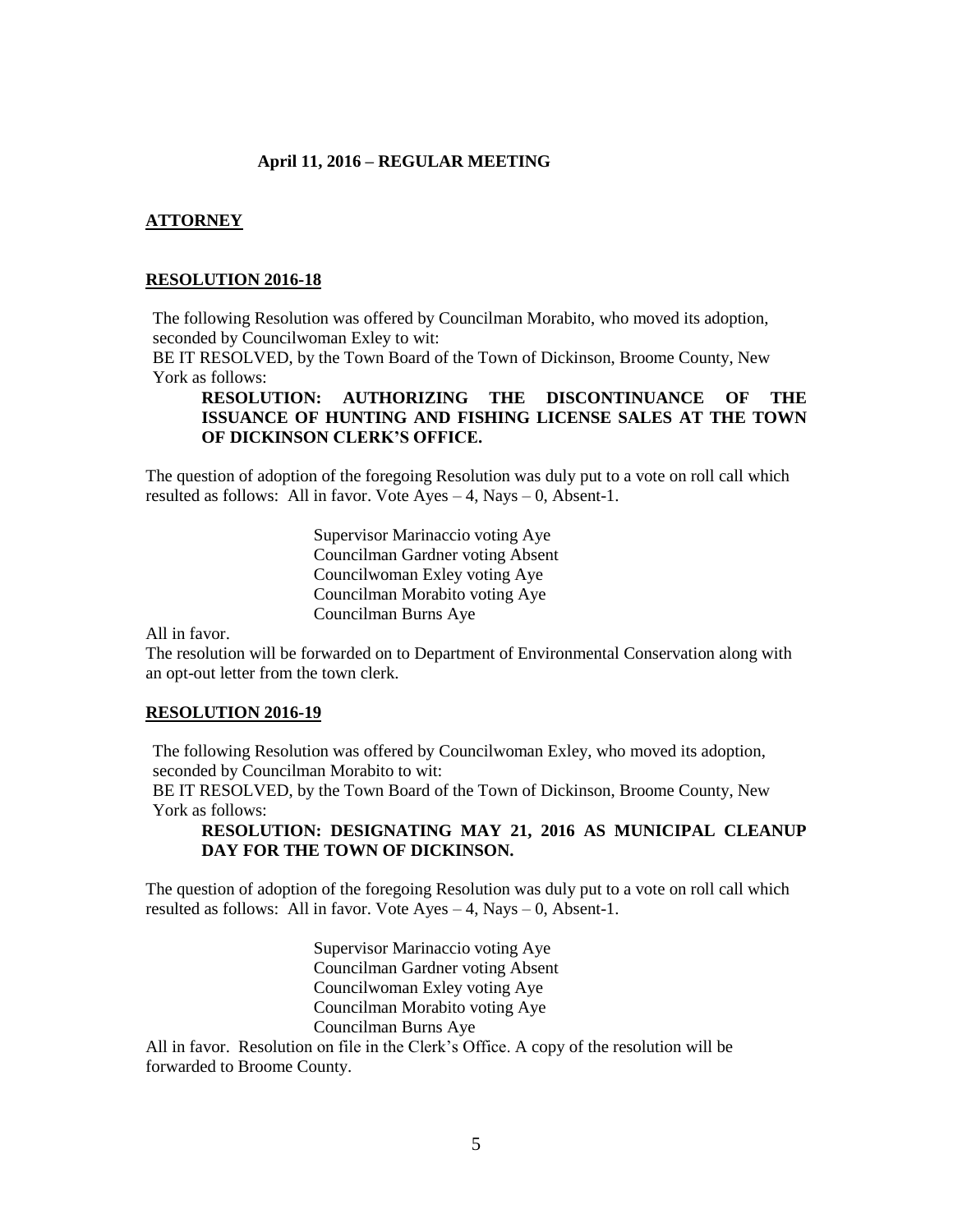# **ZONING CHANGE APPLICATION FOR 220 AIRPORT R0AD**

Attorney Blaise stated in regard to the 220 Airport Road zoning change request, we received the 239 comments back from the County. The County is concerned that proper safety precautions must be in place for environmental protection. The issue of spot zoning was raised. The Board will be deferring to the Planning Board for their consideration and comment and then the Board can make the final determination.

# **9 FOREST HILLS BLVD**

Attorney Blaise stated that he did some research at the **County Clerk's** office and discovered that there is a mortgage on the 9 Forest Hills Blvd. property that has not been paid in a while. The bank foreclosed on the property and there is an \$80,858.31 debt attached to the property. Attorney Blaise commented that this may be a very opportune time to approach the bank and see what the bank wants to do with this property. Mr. Blaise remarked that the bank may not be aware of the condition of the property. Mr. Blaise will send pictures of the property to the bank's attorney.

# **DISSOLUTION OF GARBAGE DISTRICT**

Supervisor Marinaccio stated that Attorney Blaise needs to prepare a proposed plan for dissolution of the garbage district and once that is in place the board will reach out to the residents with informational meetings and notices. From a tax bill prospective the plan should be set by October. Attorney Blaise stated that he will prepare a plan for the May work session.

# **UPDATING THE TOWNS ANIMALMANAGEMENT LAW**

After reviewing and comparing the animal codes of surrounding towns, Attorney Blaise stated that the **Town of Chenango** was his preferred version. It caps the number of animals at 4 and provides for enforcement and nuisance factors. Attorney Blaise will prepare a draft similar to the **Town of Chenango's** code for review at the May work session.

# **SAMPLE LETTER ON MICROTEL**

Attorney Blaise stated that the **Microtel** is nearing completion and that he and Public Works Commissioner Kie have been going over several concerns that need to be addressed before the Certificate of Occupancy can be issued. Attorney Blaise and Public Works Commissioner Kie will work with the Microtel's engineer and attorney to address those issues.